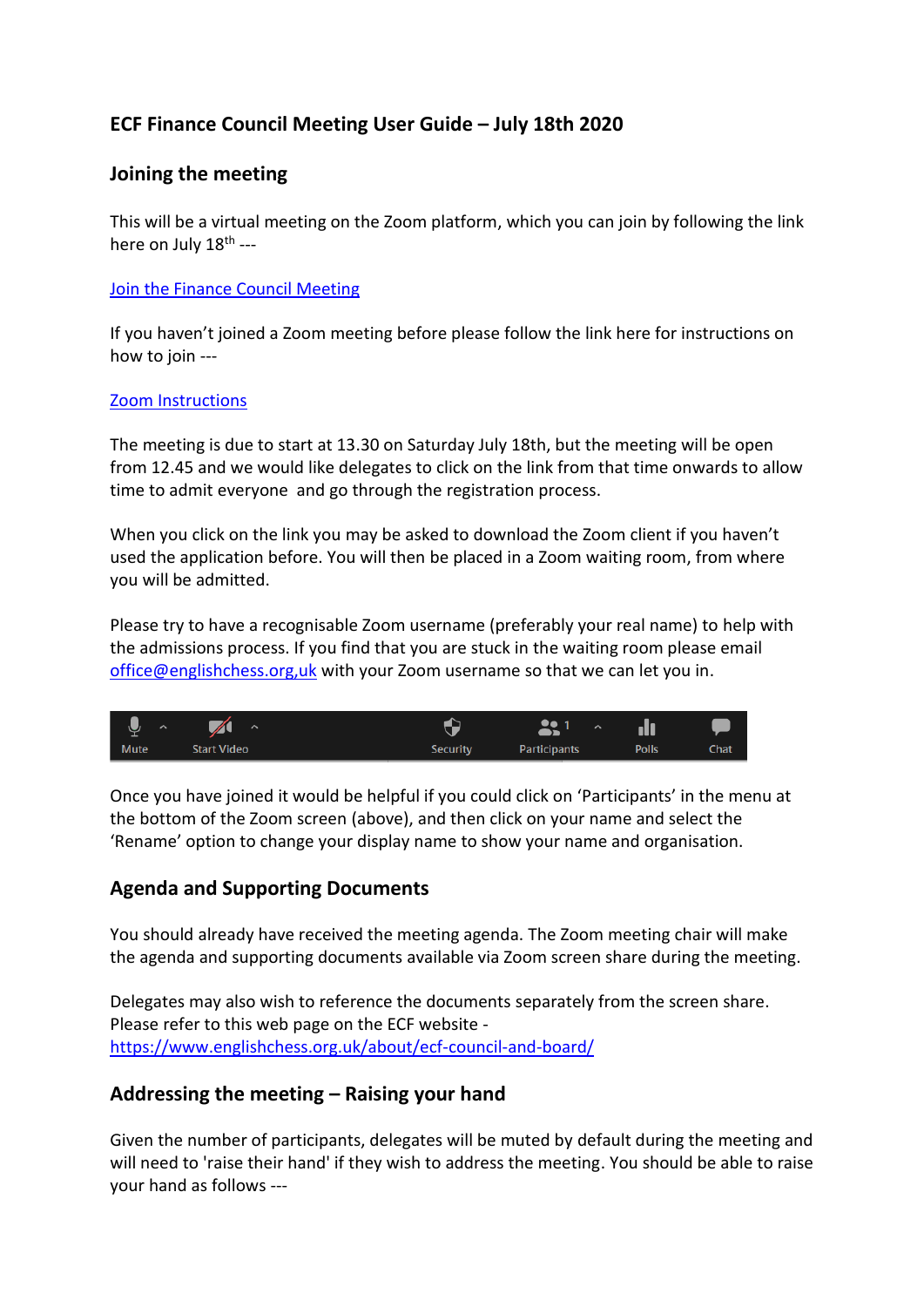1. Click "Participants" on the Zoom Menu Bar (the Zoom menu bar appears at the bottom of the Zoom window once the meeting begins. If you don't see the menu bar, move your mouse slightly and the bar will appear)

2. You should see a white participants box with a Raise Hand command at the bottom which you should click to raise your hand.

The chair will be able to see any delegates who have raised their hands and will then unmute them in turn so that they can address the meeting.

## **Voting – Polling/ Show of Hands**

Motions will be tabled for a show of hands in the first instance. This will be done by way of a Zoom poll which will appear on screen for you to record your vote. The Zoom meeting host will show the results of the show of hands once complete.

| Polls                                                                                                   |  | ×    |
|---------------------------------------------------------------------------------------------------------|--|------|
| Polling 1: Approval of the proposed budget                                                              |  | Edit |
| 1. Council is asked to review and if thought fit approve the<br>budget for 2020/2021. (Multiple choice) |  |      |
| For                                                                                                     |  |      |
| Against                                                                                                 |  |      |
| Abstain                                                                                                 |  |      |
|                                                                                                         |  |      |
|                                                                                                         |  |      |
|                                                                                                         |  |      |

## **Voting – Card Vote**

If the chair determines that a card vote is required we will share a link to a web form within the Zoom chat area. You will need to follow the link to record your card vote formally on behalf of each organisation(s) you represent. The card vote form will include a drop-down menu for you to select the organisation you are voting on behalf of, with details of how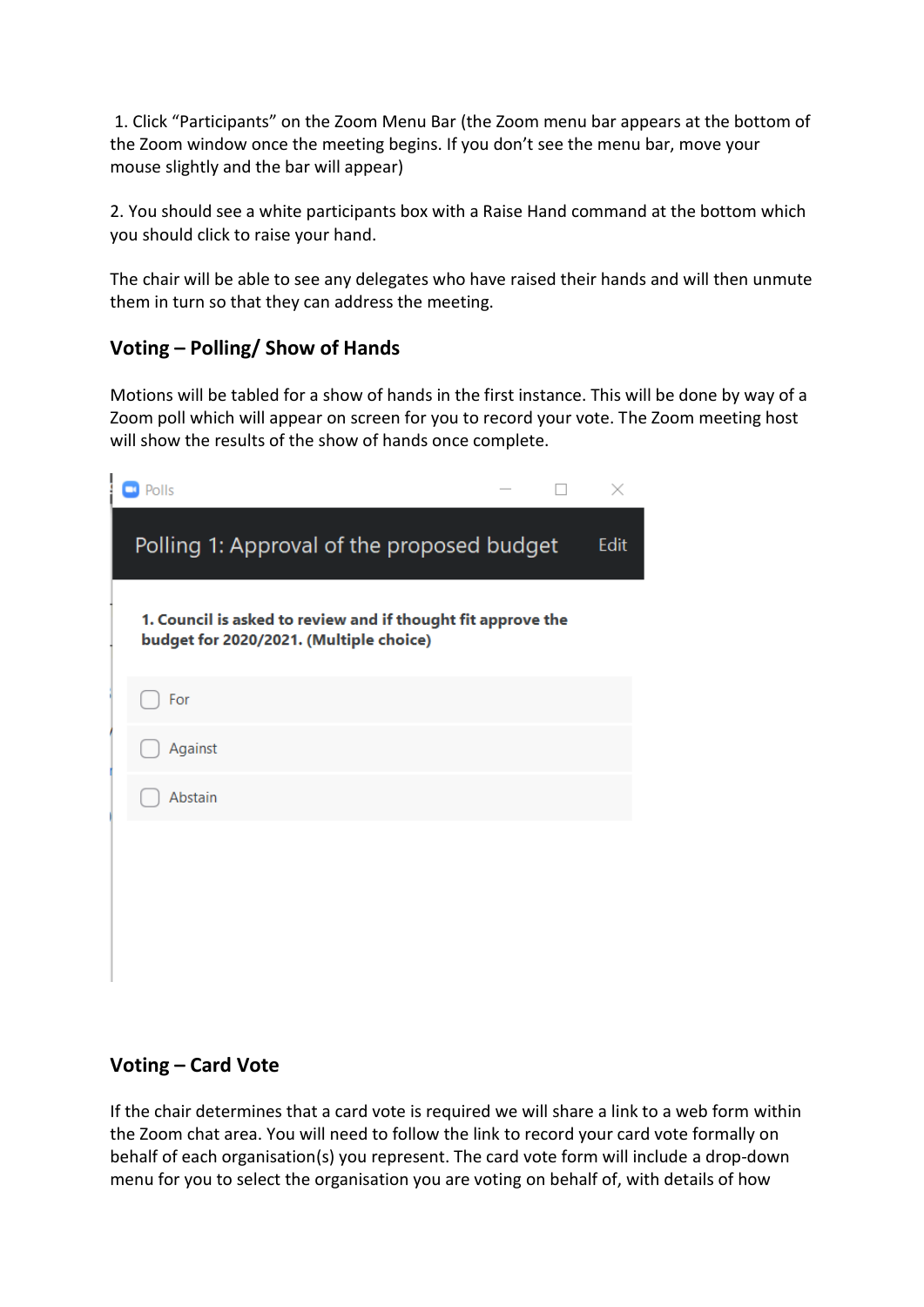many votes you can cast for that organisation. You will then be able to enter the appropriate number of votes for or against.

|                                             | <b>ENGLISH</b><br><b>CHESS</b><br>-FEDERATION                                                                                                                                                                                                                                                 |  |  |
|---------------------------------------------|-----------------------------------------------------------------------------------------------------------------------------------------------------------------------------------------------------------------------------------------------------------------------------------------------|--|--|
| <b>ECF Finance Council Card Vote Form 1</b> |                                                                                                                                                                                                                                                                                               |  |  |
|                                             | C32.4 - Approval and, if necessary, correction of minutes of the Annual<br>General Meeting held on 12 October 2019. [C34.4]. Council resolves that the<br>Chairman of the meeting shall sign the minutes of the last Annual General<br>Meeting on 12 October 2019 as being an accurate record |  |  |
| Your name<br>Nigel<br>First                 | Towers<br>Last                                                                                                                                                                                                                                                                                |  |  |
|                                             | Select your organisation                                                                                                                                                                                                                                                                      |  |  |
|                                             | Warwickshire Chess Association 3                                                                                                                                                                                                                                                              |  |  |
|                                             | Number of votes for                                                                                                                                                                                                                                                                           |  |  |
|                                             | Number of votes against                                                                                                                                                                                                                                                                       |  |  |
|                                             | Submit your form!                                                                                                                                                                                                                                                                             |  |  |

If you are card voting on behalf of multiple organisations you should complete the form once for each organisation you represent.

#### **Messaging**

Zoom messaging will be enabled at the meeting to facilitate communication on the day. We would ask you to use this sparingly if you have an issue you need to raise either as a direct message to the chair or to a colleague or more widely to all participants. Zoom messaging can be accessed via the chat icon.



### **Recording and Follow-up**

We will be recording the meeting for the purposes of preparing the minutes only. Please contact the Chair before the meeting if you have any questions or concerns about this.